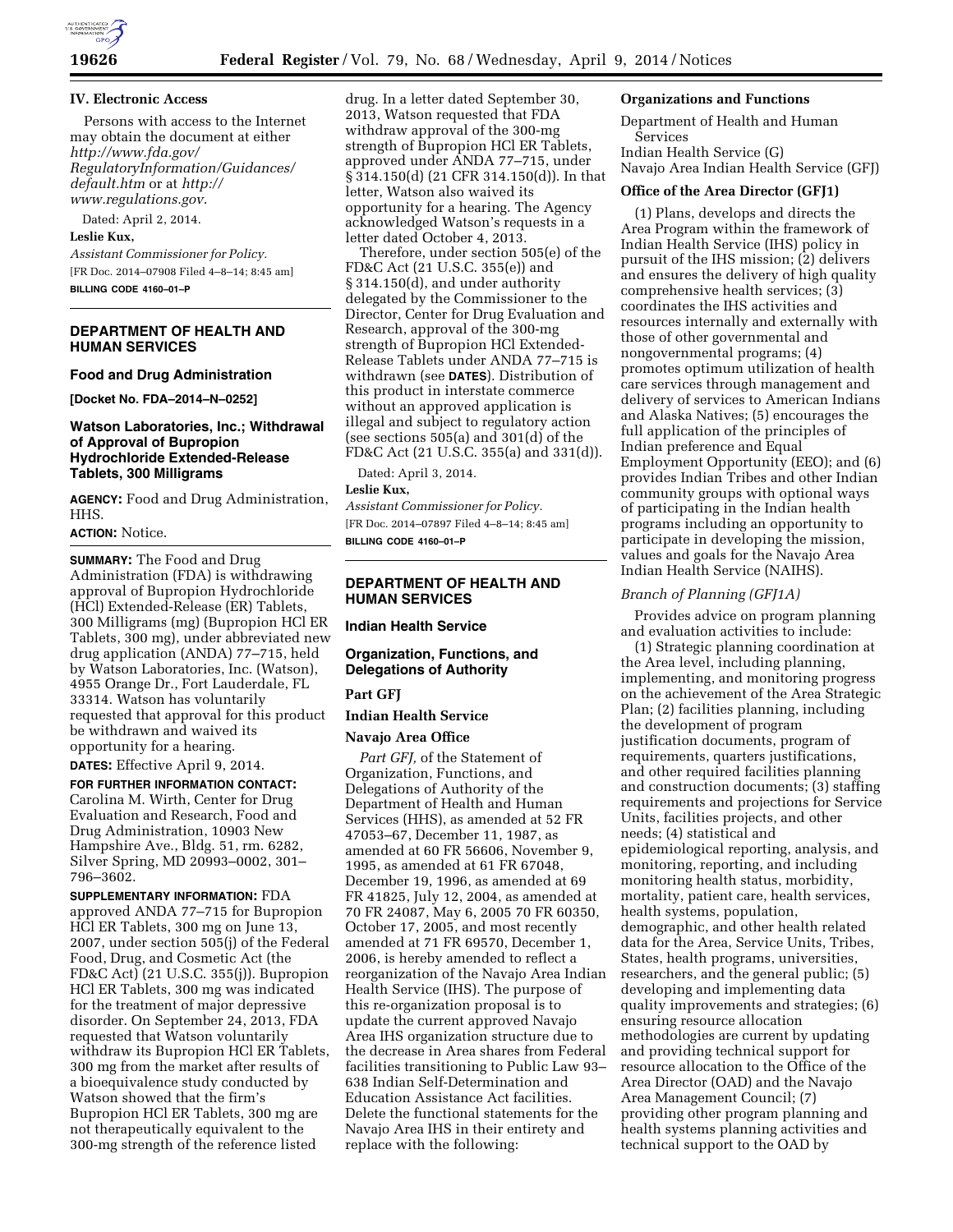preparing briefings, issue papers, and other analyses for the OAD and assisting local entities in health systems program development, implantation, and evaluation activities; (8) carrying out the functions of public affairs—by coordinating media affairs and IHS clearance on media and publications; (9) serving as coordinator for urban Indian health programs; (10) coordinating implementation and reporting of Government Performance Results Act performance measurements in the Area; and (11) coordinating research and evaluation activities including Institutional Review Board.

### *Branch of Indian Self-Determination (GFJ1B)*

(1) Plans, coordinates and implements all tasks relative to contracting activities pursuant to the Indian Self-Determination and Education Assistance Act, Public Law 93–638; (2) coordinates and effectuates respectful and positive relations with Tribal, State and Federal Governments and agencies, and intra-agency departments at local and national offices; (3) develops supportive relationships with local Tribal Governments and Tribal organizations (contractors); (4) provides advice on the effect and impact of IHS policies, plans, programs and operations on Tribal operations and relationships; (5) advises on new methods and techniques for Indian community participation in, and management of their health programs; (6) provides technical assistance in such areas as financial resource management (inter/ intra-agency), health board and staff training; (7) organizes, collaborates, promotes and maintains effective Tribal consultation with NAIHS health boards, Tribal Government programs, Tribal organizations and Tribal Leaders; (8) coordinates activities with IHS Headquarters (HQ) and NAIHS on relevant Tribal activities; (9) coordinates, assists and monitors intergovernmental and legislative activity and functions; (10) monitors and provides liaison for the maintenance of an effective financial management system on all aspects of contract funding; (11) responsible for Contracting Officer's functions as it relates to Public Law 93–638 contract functions for NAIHS including contract development, execution, administration, and maintenance of contract files; (12) assists, establishes and maintains effective contract administration service policies and procedures, regulations for all Tribal contracts and grants under Public Law 93–638; (13) advises and reports pertinent data/information to the Area Director, Executive Committee,

Public Law 93–638 Negotiation Team, Service Unit Chief Executive Officers, Tribal Governments, and Tribal organizations relative to contracting activities; (14) compiles Area Director Report to Navajo Nation legislature on a quarterly basis; (15) collaborates with Area program offices, Public Law 93– 638 contractors and IHS HQ on budget and program issues; (16) provides technical support to the Office of the General Counsel on Public Law 93–638 issues; (17) provides technical assistance and conducts monthly meeting on reconciliation and related tasks; and (18) assists with all administrative tasks in the operation of all Office of Indian Self-Determination programs, functions, services and activities.

## *Equal Employment Opportunity Staff (GFJ1C)*

(1) Advises the Area Director and other key management officials in the execution of their EEO responsibilities; (2) provides program direction and leadership for the Area EEO program and procedures; and (3) ensures the elimination of discrimination practices in employment, promotion, training, treatment of applicants, and employees, because of race, color, religion, national origin, sex, age.

### **Office of Administration and Management (GFJ2)**

(1) Plans, directs, and coordinates NAIHS activities in the areas of policy, internal controls reviews, financial management, human resources management, third-party reimbursements, contracts management, procurement, personal property accountability/management, and administrative services; (2) serves as the Navajo Area principal advisor on all Area organization and management policy activities; and (3) provides guidance and assistance to Service Units in the overall development, planning and implementation of administrative functions.

# *Division of Financial Management (GFJ2A)*

(1) Provides direction for the organization, coordination, and execution of all budget and financial operations of the Area; (2) monitors fund control operations of Service Units and program offices; (3) develops and implements budget, fiscal, and accounting procedures; (4) conducts reviews and analyses to ensure compliance with Area policy; (5) interprets policies, guidelines, manual issuances, Office of Management and Budget (OMB) circulars, directives and

other instructions issued by IHS, Public Health Service (PHS), Department of Health Human Services (HHS), OMB, and Congress as it relates to the formulation of Area and Service Units budgets and budget execution; (6) develops and makes recommendations of Area budget execution by Service Unit; (7) establishes and maintains memorandum accounts of obligations for allowances through use of commitment registers; and (8) monitors and ensure proper obligation of prior year funds.

## *Branch of Accounting (GFJ2A1)*

(1) Provides advice and guidance to Area and Service Unit staff in the areas of Accounts Payable, Cash Management, Federal/Inter-agency Transactions, and Travel; (2) advises Area and Service Unit staff on the interpretation of accounting data and reports received from IHS HQ; (3) assures that accounting transactions are entered properly and prepares periodic or special purpose reports and financial statements for Area Divisions and Service Units; (4) provides interpretation and ensures compliance with operating policies, procedures, guidelines via Federal Travel Regulations, Federal Property Management Regulations, Joint Travel Regulations, HHS Travel Manual, Indian Health Manual-Travel Management; and (5) participates in reconciliations of all funding sources (Federal and Tribal) on a regular basis.

#### *Branch of Budget (GFJ2A2)*

(1) Ensures that accurate and current information is available at all times for the Navajo Area Executive Staff, Division Directors, and Service Unit management teams; (2) ensures that funds are allotted properly and accounted for in line with acceptable Federal accounting practices; (3) analyzes obligation trends and prepares periodic reports; and (4) assures that reconciliations of all funding sources (Federal and Tribal) are accomplished on a regular basis.

#### *Branch of Third-Party (GFJ2A3)*

(1) Establishes liaison and coordinates Medicare/Medicaid activities with State agencies; (2) plans and coordinates the third-party activities of NAIHS facilities; (3) develops policy pertaining to thirdparty activities, and coordinates and develops overall policy and plans for the implementation of, Indian Health Care Improvement Act, 25 U.S.C. 1601 *et seq.;* (4) provides technical assistance and guidance to Service Unit third-party staff; (5) provides advice and guidance to Area and Service Unit staff in the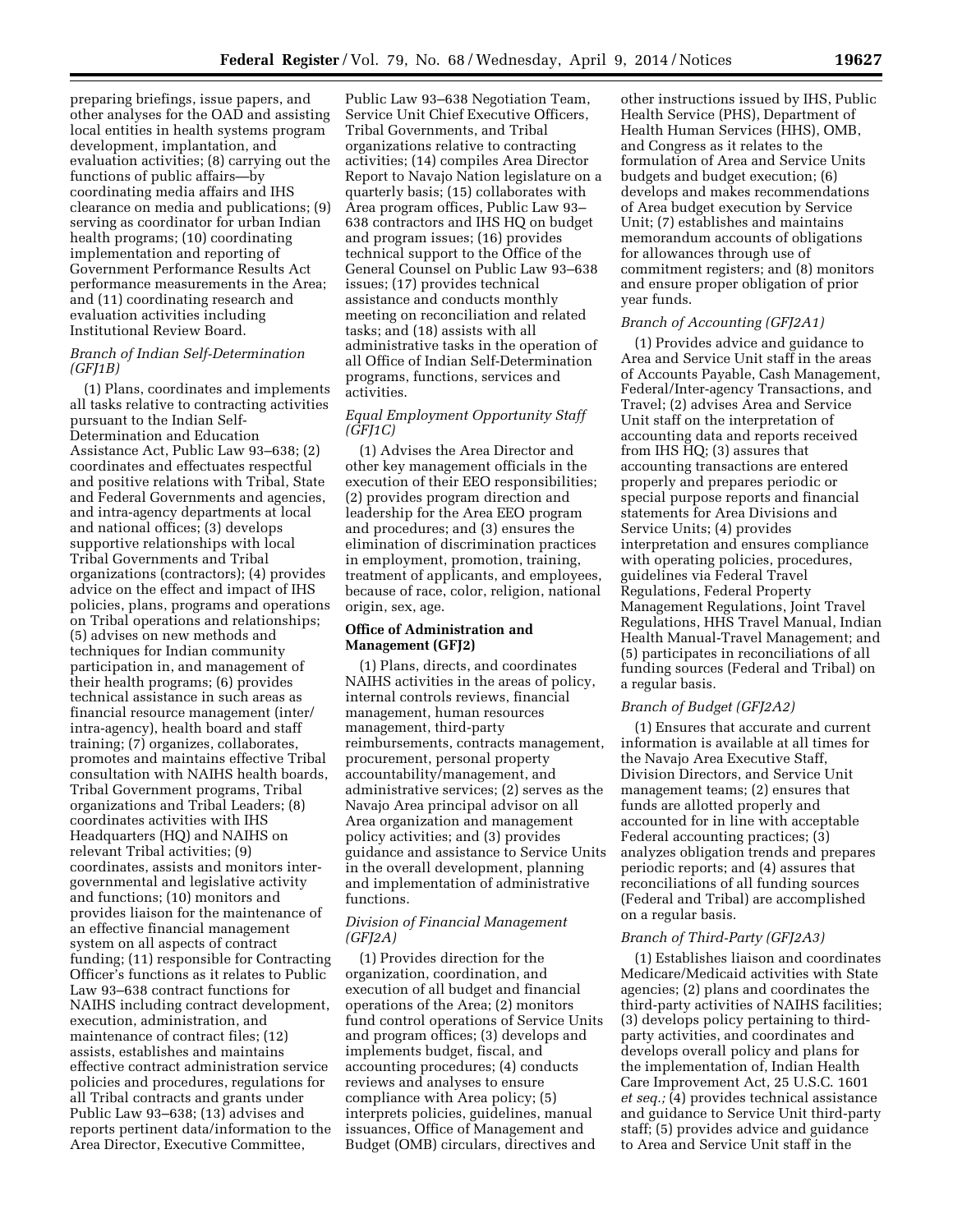areas of collection, accounts receivable, debt management and internal audit; (6) develops and implements Area-wide internal controls and ensures compliance with established policies, procedures and regulations; and (7) develops and implements Area-wide internal controls and ensures compliance with established policies, procedures and regulations.

## *Division of Administrative Services (GAJ2B)*

(1) Plans, develops, coordinates, and provides internal audit activities, office services, records management and delegation/directives control, personal property management, and other administrative services in support of Area programs; (2) provides guidance to Service Units in the operation and evaluation of procurement and acquisition of equipment, office services, telecommunications (voice), and transportation; (3) develops and executes administrative management systems, methods, and techniques designed to organize, maintain, monitor, evaluate, and report on the administrative aspects of the Area-wide supply management program in support of requirements and authorities of IHS, PHS, and HHS; (4) serves as the administrative authority on Federal personal property management laws, rules, regulations, policies, procedures, and practices; (5) organizes, maintains, monitors, evaluates, and reports on the acquisition, control, utilization, and disposition of personal property, (6) advises staff on the procedures for the development, revision, or cancellation of Area-issued directives and delegations; (7) ensures that Area and Service Unit personnel are afforded the opportunity to comment on draft IHS and NAIHS directives; (8) provides policy interpretation of Area-issued directives and delegations; and (9) maintains complete sets of IHS and NAIHS directives and delegations.

# *Branch of Property and Supply Management (GFJ2B1)*

(1) Provides leadership, direction and overall management of all personal property in key areas of accountability, utilization, control, and disposal; (2) provides guidance on Area property management procedures including property accounting and reporting instructions; (3) executes physical inventories including the reconciliation of inventory reports and standard general ledger accounts; (4) documents all transactions affecting personal property; (5) provides technical assistance Area-wide on property software packages, e.g. Sunflower

Assets; (6) provides overall management of Area Office expendable supplies to include reliability, timeliness, quality, service and cost effectiveness; (7) directs administrative and general supply items; (8) plans, develops, and manages the supply budget, operational stores; and (9) provides technical and staff assistance to Area and Service Units on matters related to the acquisition, utilization, disposition, and accountability of equipment.

### *Gallup Regional Supply Service Center (GFJ2B2)*

(1) Responsible for the overall management of expendable supplies; (2) provides supply support directly to Service Units through management and operation of more than 2,000 pharmaceutical, laboratory, dental, medical, administrative, subsistence, and general supply items; (3) plans, develops, and manages supply budgets; and (4) provides technical and staff assistance to Service Units in matters related to the acquisition, utilization, disposition, and accountability of supplies.

# *Division of Acquisition Management and Contracts (GFJ2C)*

Division of Acquisition Management and Contracts employees are located at each of the five Service Units. Positions located at the Service Units are considered Service Unit staff; however, due to the nature of the work, the line authority is with the Navajo Area Office.

(1) Plans, develops, and coordinates the execution of administrative systems, methods, and techniques for Area procurement activities; (2) provides guidance to Service Units on the administrative aspects of Federal contracting, procurement, and grant requirements; (3) serves as the principle focus for liaison activities regarding the administrative aspects of procurements, intra/inter-agency agreements, collaborative agreements, Memorandum of Agreements (MOA) and Memorandum of Understanding (MOU), etc.; (4) determines and delegates procurement authority; and (5) administers the purchase card program.

#### *Shared Services Center (GFJ2C1)*

(1) Coordinates the award and administration of all formally advertised and negotiated medical contracts; (2) provides planning, direction, monitoring, and evaluation assistance to Service Units on procurement functions; (3) ensures compliance with applicable Federal regulations and statutes; (4) prepares closeout documentation on all contracts, review and process claims, disputes, and termination actions; (5)

evaluates and administers compliance and closeout of contracts; (6) plans, develops, and coordinates the execution of administrative systems, methods, and techniques for both Area Office and Service Unit procurement activities; (7) audits in-progress and completed work of Area Office and Service Units; (8) prepares and issues internal and field policies and guidance; (9) provides acquisition support through cost/price analysis and proposal and bid evaluation; (10) serves as NAIHS Ombudsman for development and fostering of contractual relationships; (11) reviews and processes other agreements, including intra/inter-agency agreements, collaborative agreements, MOAs, MOUs, etc.; and (12) provides technical assistance to non-acquisition personnel in the government and private sector.

# *Division of Information Technology (GFJ2D)*

(1) Provides direction, supervision and management of all activities related to data processing, word processing, networking, video-conferencing, digital imaging transmission, computer security, telecommunications and archiving; (2) provides direct services through operation and management of associated automated data processing hardware and software; (3) provides technical assistance in related activities involving systems design, development, implementation, testing and training throughout the NAIHS, including staff assistance to Area and Service Unit staff; (4) provides data processing services, including computer operations, and information retrieval and analysis for operational data systems within the NAIHS; and (5) performs systems analysis, computer programming, computer systems security, system implementation and user training for the Area's data systems.

# *Branch of Systems Administration (GFJ2D1)*

(1) Provides overall system administration support functions for the Navajo Area Office and Service Unit Resource and Patient Management System (RPMS), Microsoft® Windows©, Unix and Commercial Off The Shelf operating systems; (2) plans, develops, and manages the NAIHS Web site; (3) monitors and ensures all security requirements are met or exceeded; (4) develops applications for administrative, financial and clinical reporting requirements; and (5) evaluates new technologies and internet services.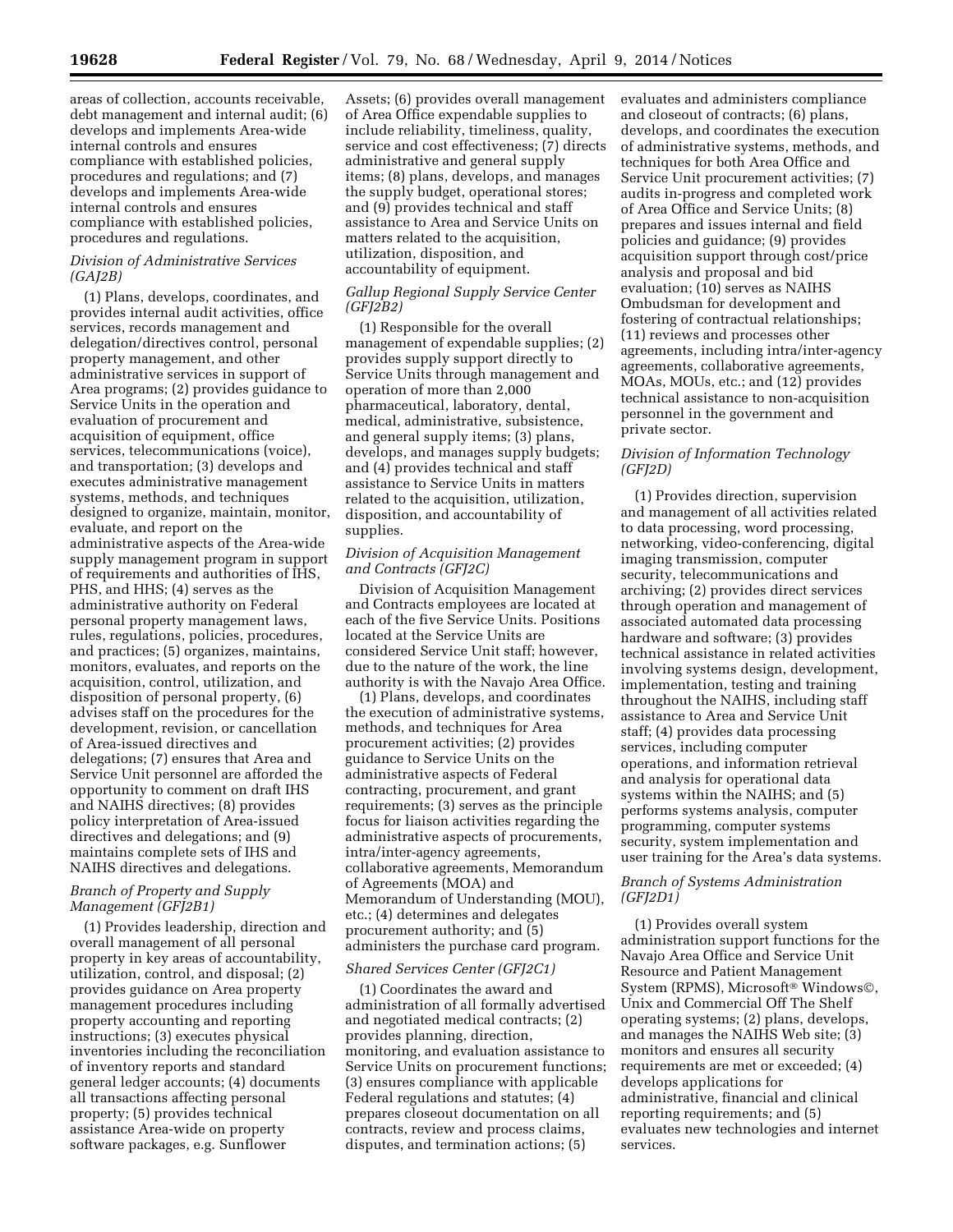#### *Clinical Systems Staff (GFJ2D2)*

(1) Plans, coordinates and assists in implementation of new software/ hardware packages to support clinical care; (2) assists in deployment of electronic health records and associated Information Technology (IT) programs and systems as an essential function; (3) provides a liaison function to promote communication and coordination between clinical, IT staff and administrative staff; (4) analyzes and evaluates processes related to patient data flow, patient data quality and promotes changes for improved patient care; and (5) provides or acquires appropriate knowledge and training for both end users of clinical applications as well as IT and administrative staff.

## *Information Systems Security Staff (GFJ2D3)*

(1) Develops and monitors information systems security requirements for NAIHS; (2) plans, develops, and monitors security policies, procedures and requirements for the Area Office and Service Units; (3) installs, manages and monitors security systems to protect patient privacy and confidentiality; (4) plans, designs and implements network and telecommunications systems to provide optimum voice, video and data transmission; and (5) manages and monitors a wide area network and local area networks for optimum digital imaging/telehealth utilization and availability.

### *Policy, Planning, and Management Staff (GFJ2D4)*

(1) Coordinates and promotes the NAIHS IT strategic planning initiatives; (2) monitors, develops and manages the NAIHS information systems policies and procedures; (3) consults with administrative services and management regarding information systems initiatives and provides IT support; (4) maintains, monitors and coordinates the RPMS system-wide data elements requirements; and (5) assembles performance improvement measurements required by the Joint Commission (JC) or Centers for Medicare and Medicaid Services.

### **Office of Health Programs (GFJ3)**

(1) Provides consultation and technical assistance to all operating and management levels of the NAIHS and Indian Tribes in the design and implementation of a health management delivery system; (2) provides guidance and support to all field activities related to the day-to-day delivery of health care; (3) provides Area-wide leadership in health programs in relation to the IHS

goals, objectives, policies, and priorities; (4) directs the development and implementation of health care administration, coordinates activities in Contract Health Services (CHS) funds, standards, quality control and quality assurance, operational planning activities and program reviews of health programs; and (5) provides leadership, guidance, and coordination of the health manpower and training programs.

# *Branch of Clinical Services (GFJ3A)*

(1) Provides direction for the operation of the health delivery activities of the NAIHS; (2) handles all logistics associated with the conduct of program reviews of Service Units; (3) advises on assessment findings for potential implications for NAIHS policy, plans, programs and operations; (4) develops quality of care evaluation criteria, standards of care, and guidance for the maintenance of the quality assurance programs of the NAIHS; and (5) conducts monitoring activities to assess the quality of care provided by the NAIHS.

#### *Branch of Contract Health (GFJ3B)*

(1) Establishes and provides organization, coordination, and implementation of policies and procedures for CHS operations, utilizing managed care concepts; (2) coordinates the development of an annual budget, with advice of allowance, for CHS fund control activities; (3) coordinates and evaluates medical, preventive, and hospital services provided through formal contractual procedures; (4) implements and administers a CHS quality assurance program that is data based and verifiable for monitoring the quality of CHS; (5) establishes strategic CHS plans that are developed to support organizations, issues, or work processes; (6) coordinates and implements information resource related processes that integrates selected techniques/ methods with CHS systems to solve processes/problems; and (7) coordinates and analyzes appeal cases, high cost care cases, and deferred CHS services.

#### *Branch of Health Promotion and Disease Prevention (GFJ3C)*

(1) Plans, coordinates, and integrates health promotion and disease prevention services with other NAIHS programs and services; (2) promotes community and preventive health services to improve the health and wellbeing of beneficiaries with optimal use of available resources; (3) provides Area-wide leadership in preventive health services in relation to IHS goals, objectives, policies, and priorities; and (4) coordinates the development and

implementation of preventive health services, standards, quality control, quality assurance, operational planning activities and program reviews of preventive health programs.

### *Dental Health Staff (GFJ3D)*

(1) Develops, coordinates, and evaluates oral health programs; (2) establishes standards for staffing, technical procedures, use of facilities, and dental contracts; (3) coordinates professional recruitment, assignment and development for the Area; (4) improves quality and efficiency of the Dental Program; (5) assists in the promotion and maintenance of the quality of patient care and staff training to assure the application of appropriate standards for health care is provided; and (6) advises Service Units on matters pertaining to accreditation, quality assurance, and performance improvement programs.

#### *Nursing Services Staff (GFJ3E)*

(1) Provides leadership, direction and consultation to Service Units in the overall development, planning, monitoring and evaluation of nursing care services; (2) works closely with the Service Unit Chief Nurse Executives to provide professional guidance in formulating policies, procedures and standards of care and practices; (3) coordinates nursing recruitment, assignments, retention and career development; (4) assesses NAIHS professional staffing needs, providing technical assistance and guidance in the initiation of Area training programs for ancillary nursing personnel and continuing education of paraprofessional and professional nursing staff; (5) provides advice and ensures Area-wide compliance with established policies, procedures and regulations; (6) establishes a liaison and provides guidance to Navajo Area Public Health Nursing programs; (7) collaborates and coordinates nursing activities with NAIHS and Headquarters; and (8) acts as a liaison with Tribal programs including the Community Health Program.

#### *Professional Recruitment Staff (GFJ3G)*

(1) Develops the NAIHS program to recruit, assign and retain health care professionals; (2) assesses the professional staffing needs, coordinates the development of strategies to satisfy these needs, and increase the morale and retention of all professionals; (3) provides liaison with Commissioned Corps activities; (4) maintains contact with related professional societies, educational institutions, and other Federal, State and local agencies; (5)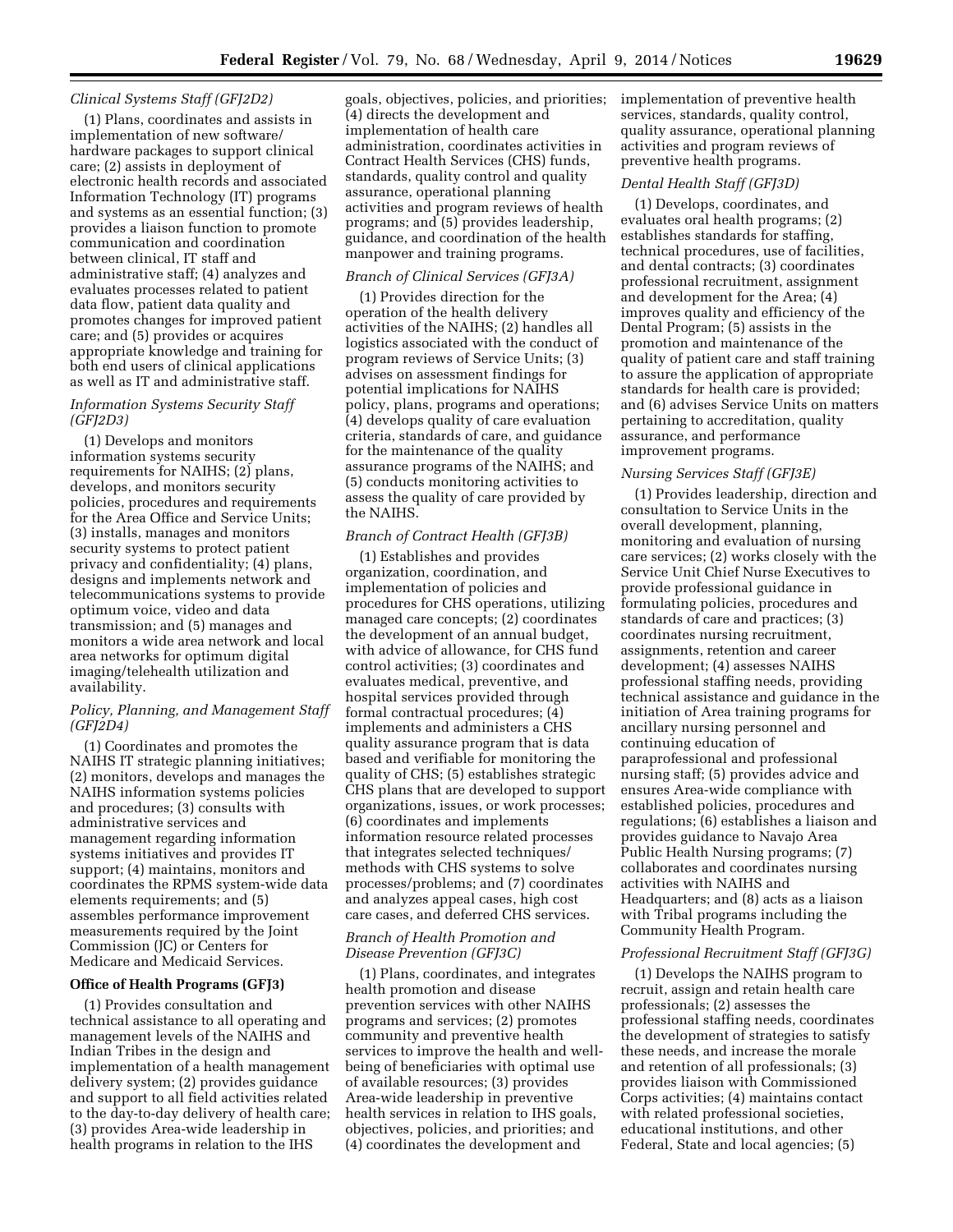coordinates professional recruitment, assignment and development of Dental Officers for the Area; and (6) enhances partnerships with Tribal healthcare organizations that are administered by the Navajo Nation and its contractors by providing recruitment and retention activities for the organizations that have left Tribal shares at the Area Office for this purpose.

#### **Navajo Human Resources Region (GALG4)**

Navajo Human Resources Region employees are located at each of the five Service Units. Positions located at the Service Units are considered Service Unit staff; however, the line authority is with the Navajo Human Resources Region at Navajo Area Office.

(1) Provides the full range of personnel management and personnel administrative services including manpower planning and utilization, staffing, recruitment, compensation and classification, training, career development, labor and employee relations, performance management, retirement, worker's compensation, and other Federal benefits services; (2) provides advice, consultation, and assistance to Navajo Area Office and Service Unit managers, and Tribal officials on personnel policy issues associated with the implementation of Public Law 93–638; (3) develops Area/ Service Unit level training programs; (4) represents NAIHS in personnel management matters within and outside the Navajo Area; (5) implements personnel servicing responsibilities for the Public Law 93–638 human resources programs covered by the Area's appointing authority; (6) processes personnel actions and appointing of all civil service and Commissioned Corps employees; (7) implements the application of the principles, practices and techniques of personnel recruitment, examination, selection and/or placement; and (8) advises management regarding merit promotion principles and various Federal personnel regulations, as well as Indian preference law/policies, basic personnel management concepts in determining career patterns, identifying promotional and reassignment opportunities.

#### *Division of Client Services*

(1) Implements personnel servicing responsibilities for the NAIHS human resources programs covered by the Area's appointing authority; (2) processes personnel actions and appointing of all civil service and Commissioned Corps employees; (3) implements the application of the principles, practices and techniques of

personnel recruitment, examination, selection and/or placement; (4) advises management regarding merit promotion principles and various Federal personnel regulations, as well as Indian preference law/policies, basic personnel management concepts in determining career patterns, identifying promotional and reassignment opportunities; (5) establishes and maintains the Area Position Classification Program assuring positions are classified according to Office of Personnel Management classification standards, techniques, and guides; (6) conducts regulatory classification reviews and provides technical guidance and assistance on special position reviews for Service Unit managers; and (7) provides advice to managers on position management techniques and practices.

#### *Division of Strategic Planning*

(1) Assesses organizational training needs; (2) conducts or coordinates training of Area/Service Unit staff; (3) manages clearances of training requests for the NAIHS and manages nominations for long-term training; (4) coordinates applications for Public Law 93– 437 scholarships and monitors student progress after scholarship award; and (5) evaluates training and career development activities throughout the Navajo Area.

#### *Division of Workforce Relations*

(1) Provides guidance, consultation, and assistance to management on employee relations matters (i.e., employee discipline, adverse actions, and appeals); (2) provides guidance, consultation, and assistance to management on labor relations matters, represents management in meetings with labor organizations, and before third-party officials; (3) provides guidance, consultation, and assistance to management on performance matters (i.e. employee performance plans and incentive awards); (4) provides assistance to employees on Federal retirement estimates and processing of retirement applications; (5) provides assistance to management and employees in the worker's compensation process in regards to employee injuries; and (6) provides assistance to employees regarding their Federal benefits including medical and life insurances, leave, and the processing of death benefits claims.

## **Office of Environmental Health And Engineering (GFJ4)**

(1) Establishes policies related to NAIHS health care and sanitation facilities planning, construction, operations, and maintenance; (2)

provides leadership, guidance and coordination to the overall Navajo facilities management programs; (3) develops and coordinates program requirements for planning, design and evaluation of health care and sanitation facilities; (4) develops, coordinates, and evaluates technical standards, guides, plans and requirements for health care and sanitation facilities construction requirements within the Navajo Area; (5) provides leadership, guidance, and coordination to the overall Area Biomedical Engineering Program and the Occupational Health and Safety Management Programs; (6) allocates appropriation funds to all Office of Environmental Health and Engineering (OEHE) programs and projects; and (7) advises the Area on Public Law 93–638 as it relates to OEHE services and activities.

### *Division of Environmental Health Services (GFJ4A)*

(1) Plans, develops and appraises Area-wide environmental health services programs; (2) provides technical assistance to the Service Units and the Tribes on the implementation of comprehensive environmental health programs and services among Indian families and communities; (3) provides technical assistance on environmental health including institutional environmental health and plan reviews, vector control, epidemiology, sanitary facilities, and food sanitation to the IHS, Tribes and Federal and State agencies; (4) plans and implements an integrated Area-wide injury prevention and control program designed to reduce injury deaths and hospitalizations; (5) coordinates environmental responses to emerging diseases with Tribes, States, and other Federal agencies; and (6) manages and administers a Web-based environmental health database that helps determine resource requirement allocations.

### *Division of Sanitation Facilities Construction Services (GFJ4B)*

(1) Administers the Indian Sanitation Facilities Construction Program through Public Law 86–121; (2) plans, develops, coordinates, appraises and evaluates Area-wide sanitation facilities construction activities conducted in cooperation with Tribal groups and other agencies; (3) provides engineering consultation regarding environmentally related public health programs; (4) provides technical liaison with other Governmental agencies, foundations and groups relative to public health engineering and environmental health; (5) provides personnel staffing, training, orientation, and development; (6)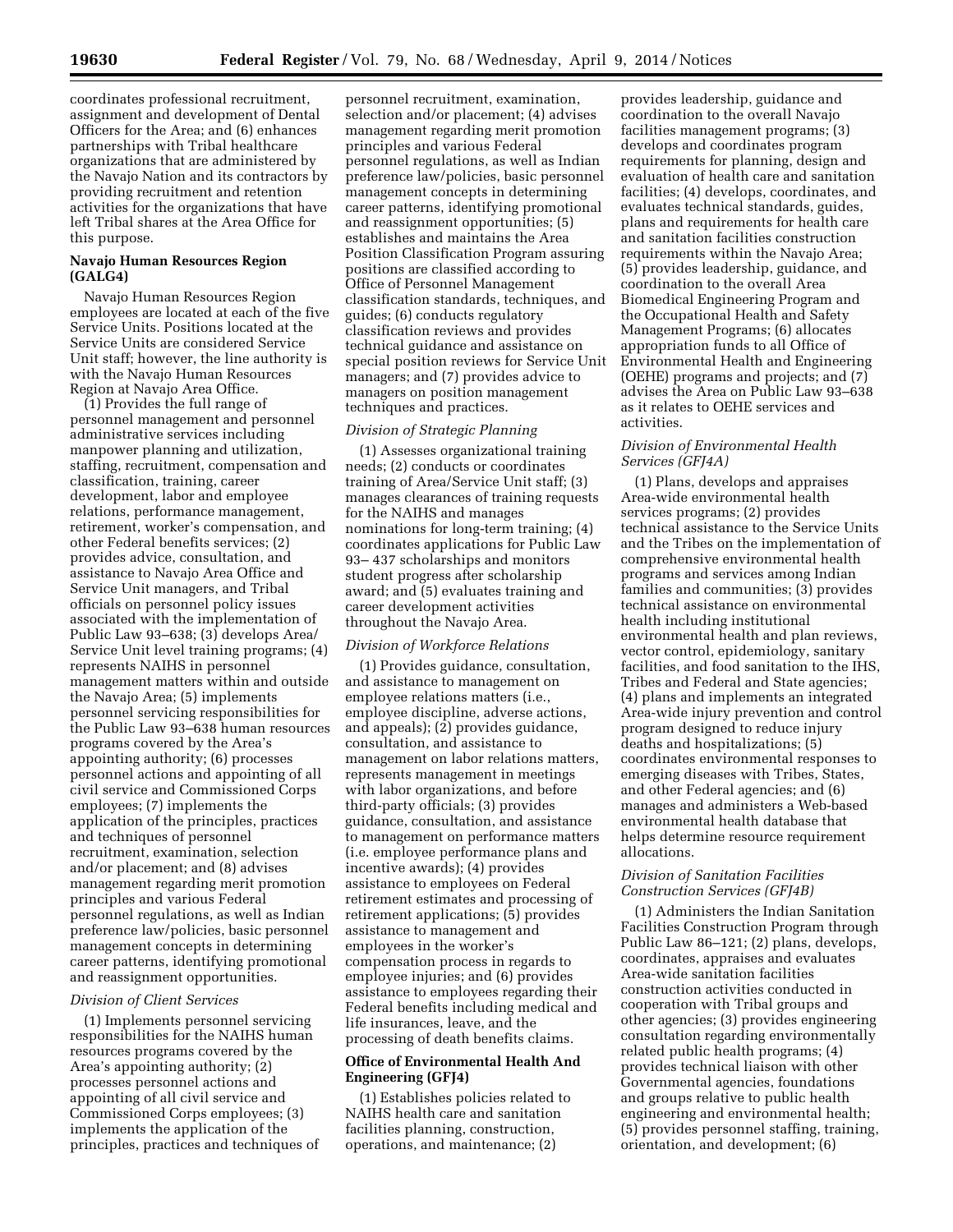ensures professional/technical/ environmental standards compliance and support; (7) provides National Environmental Policy Act (NEPA) compliance documentation, approval, and support; (8) provides right-of-way easement documents, approval, and support; (9) provides specialty use/ construction permits, approval, and support; (10) provides project funding document preparation, production, approval, and support; (11) coordinates multi-agency funded projects coordination, procurement, and task tracking; (12) provides procurement/ warehousing/inventory of office and special order project materials/ equipment/services; (13) provides project services, materials, equipment, and construction via Memorandum of Agreements and Public Law 93–638 contracts with Navajo Engineering Construction Authority and Navajo Tribal Utility Authority; (14) provides vehicle fleet maintenance, management, and support; (15) provides project electrical design, services, and support; (16) provides project accounting and payment services and/or support; (17) provides project final inspection/ transfer process documentation, tracking, approval, and support; (18) provides technical support for writing, completion, and distribution of project final reports; and (19) coordinates feasibility studies related to Tribal, Tribal Chapter, and other outside agency requests.

### *Division of Facilities Management (GFJ4C)*

(1) Develops and coordinates program requirements for planning, design and evaluation of health care facilities in the Navajo Area; (2) develops, coordinates, and evaluates technical standards, guidelines, plans, and requirements for health care facilities construction requirements within IHS; (3) develops and coordinates facility construction programs; (4) provides technical assistance and monitors Navajo Area and Tribal facilities planning and construction programs; (5) coordinates inter-agency requirements for shared or cooperative projects with agencies such as Department of Defense, Department of Veterans Affairs, State, Tribal, and regional planning bodies; (6) provides technical assistance and consultation to the Tribal Government to assist and brief those organizations on the progress of planning, design and construction projects; (7) ensures compliance with NEPA and other environmental regulations in planning, design and construction of health care facilities, support buildings, major renovations/ expansions to existing facilities and staff quarters; (8) responsible for real property asset accountability of all IHS government property; (9) responsible for budget accounting for all construction projects for all funding sources; and (10) advises the NAIHS on Public Law 93– 638 as it relates to OEHE services and activities.

# *Division of Biomedical Engineering (GFJ4D)*

(1) Plans, develops, coordinates, appraises and evaluates Area-wide biomedical engineering programs; (2) assesses Service Unit biomedical engineering needs and develops appropriate action programs and modification to existing program functions; (3) coordinates staff assignments, designs medical equipment training and education programs for hospital and clinical staff and career development activities for the NAIHS; (4) provides engineering and technical assistance and consultation on biomedical engineering and telemedicine equipment, purchases, modifications, installation and hospital renovation and construction projects; (5) coordinates safety and emergency response planning activities; (6) ensures compliance with regulatory requirements and agencies imposed on IHS such as National Fire Protection Agency, Association for the Advancement of Medical Instrumentation, JC, Food and Drug Administration, etc.; (7) coordinates the modification, installation and design of medical, dental, and radiology equipment; (8) assesses and minimizes the clinical and physical risk of equipment use on patients and clinical staff through equipment maintenance, inspection, testing and quality assurance and risk management programs; (9) supports direct patient care programs by maintaining and certifying the operation and safety of all medical equipment; (10) provides specialized biomedical engineering equipment repair for all dental, medical, and radiology equipment; (11) coordinates and monitors complex medical and laboratory contracts Areawide; (12) provides design and engineering of Picture Archiving and Communications System for radiology functions and recommends telemedicine applications for the applications for the clinical need and mission of IHS; and (13) specifies and designs telecommunications requirements for telemedicine to ensure sufficient bandwidth is available for the telemedicine programs.

### *Division of Occupational Health and Safety Management (GFJ4E)*

(1) Performs industrial hygiene activities including compliance surveys of radiographic equipment; (2) assesses radiation exposure to patients; (3) provides quality assurance assessment of medical imaging processing; (4) provides surveys of occupational exposure to nitrous oxide, ethylene oxide, anesthetic gases, mercury and other chemical hazards; (5) evaluates ventilation systems in negative pressure isolation rooms, operating rooms and dental operations; (6) provides ergonomic analyses of workstations and high risk occupations; (7) provides safety and infection control program development and evaluation including training and consultative assistance for safety officers and infection control practitioners; (8) provides compliance reviews of existing policies and procedures; (9) develops model policies and procedures; (10) provides safety and infection control program accreditation compliance reviews; (11) provides occupational safety and infection control training for Service Unit staff; (12) provides environmental sampling to include sample collection and analysis of suspected asbestoscontaining materials, lead-based paint and quantification of indoor air contaminants; (13) performs environmental assessments which include surveys to determine Service Unit compliance with Federal, State and local environmental regulations; (14) coordinates facilities management to conducts life safety code (building fire safety component) surveys; (15) conducts construction plan reviews for new construction and renovation; (16) consults with and advocates for facility managers on life safety code compliance issues; (17) coordinates Navajo Area emergency management planning, exercises and response; and (18) provides management training and consultation.

## *Division of Administrative Support (GFJ4G)*

(1) Provides administrative direction and guidance to the operational Divisions within the NAIHS OEHE, including guidance provided to Area, District, and Field Offices located throughout the NAIHS; (2) performs accounting services for the OEHE Divisions, including planning and implementation of annual OEHE program budgets; (3) maintains annual OEHE budget commitment registers; (3) receives and approves vendor invoices; (4) provides certification of funds available within appropriate electronic